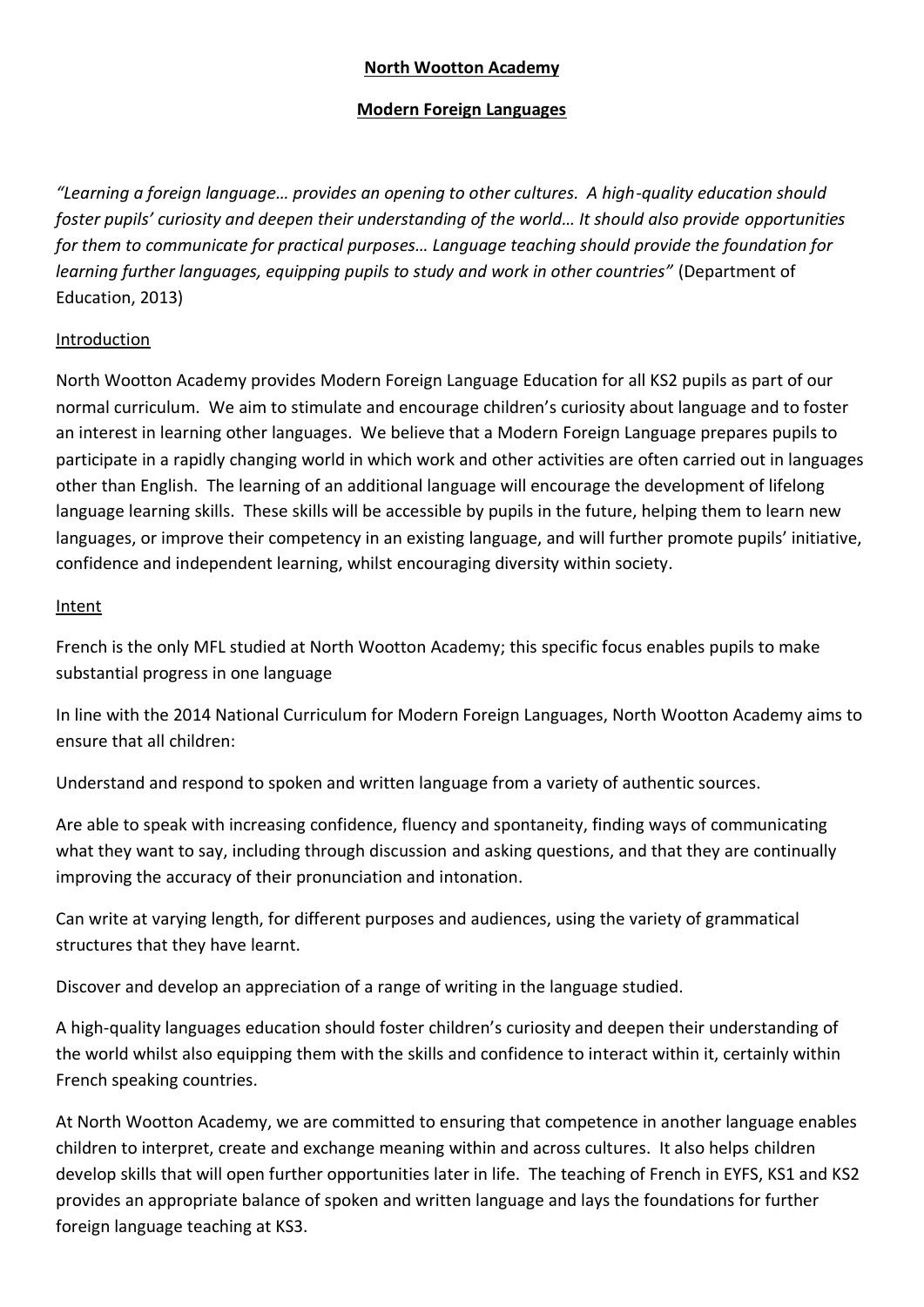#### Implementation

Children are introduced to French from the EYFS, predominately through songs, and receive a weekly exposure to the language throughout their time in KS1 based around basic vocabulary areas. This enables the children to develop early language acquisition skills that facilitate their understanding of the patterns of language and how these differ from or are similar to English.

In KS2, each class has a timetabled French lesson of 40 minutes per week which uses the Rachel Hawkes programme, to develop the skills of speaking, listening, reading and writing within the subject such that:

Children are taught to listen attentively to spoken language and respond, as well as developing these skills

Links will be established with local secondary schools and the possibility of children from KS3 visit to disseminate language learning to the children.

Children will make links with children in France, with regular correspondence taking place.

Children develop an appreciation of a variety of stories, songs, poems and rhymes in French that are delivered throughout the curriculum,

French Week enables the whole school to be immersed in the inclusion of the culture and use the language meaningfully in context.

### Impact

In KS2, children's written work is recorded in a designated French book, which stays with the child as they move through the Key Stage. Evidence of writing, reading and oracy are stored within the online work samples in the appropriate Year Group folder to ensure standards can be moderated.

Knowledge is assessed both through the use of Key Performance Indicators, and attainment is recorded within the appropriate mark-book and periodic vocabulary quizzes.

Simple vocabulary quizzes are used within Key Stage 1.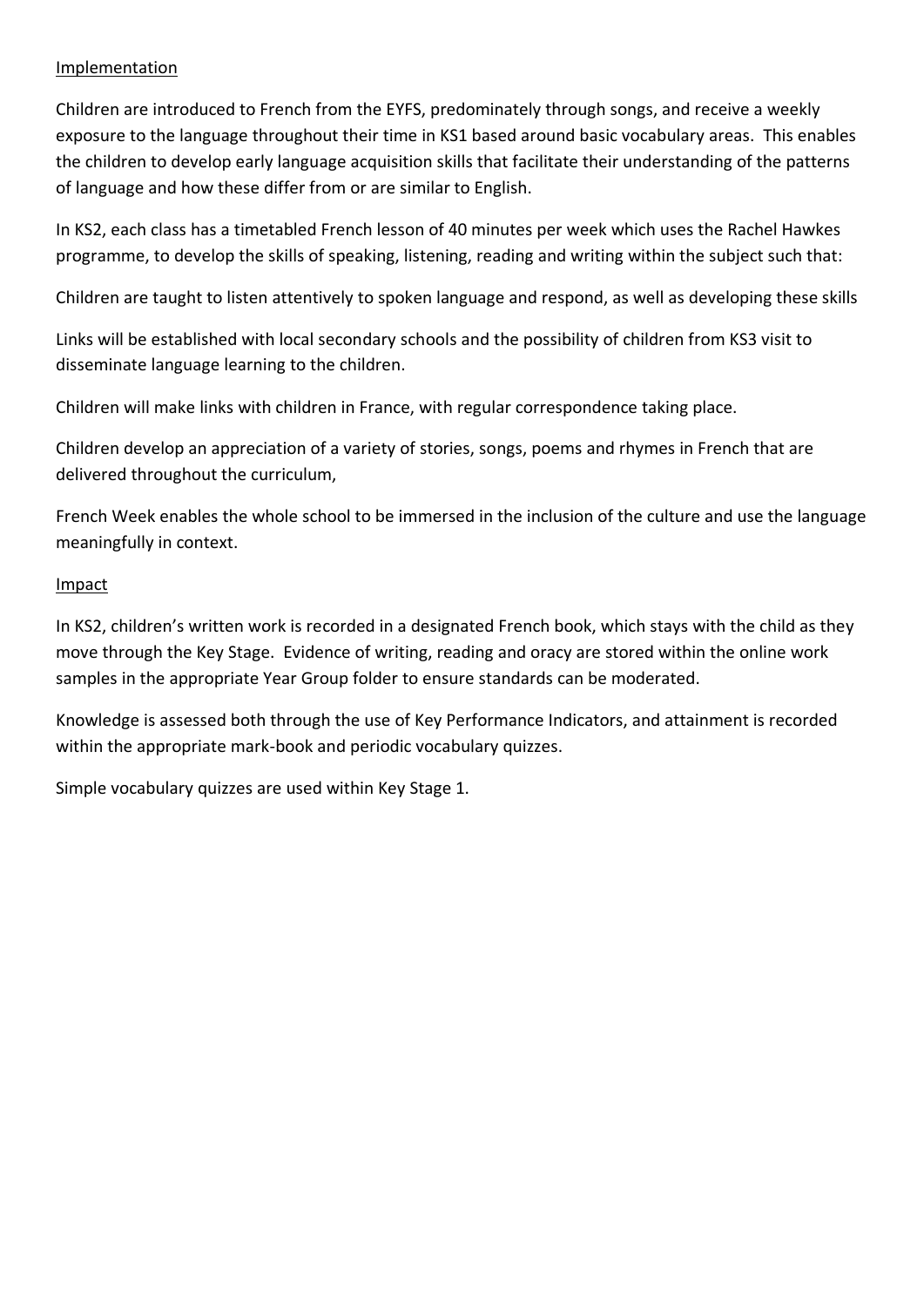## Aims and Objectives

The aims and objectives of learning a Modern Foreign Language in our academy are to:

- Foster an interest in learning other languages;
- Introduce young children to another language in a way that is enjoyable and fun;
- Encourage children to be aware that language has structure and that the structure differs from one language to another;
- Develop their speaking and listening skills;
- Lay the foundations for future study;
- Develop the enjoyment of learning to speak another language;
- Build on and foster young children's enthusiasm and commitment in the challenge of language learning;
- Provide a medium for cross-curricular links and to reinforce knowledge skills and understanding developed in other subjects.

# **Organisation**

French is the only Modern Foreign language taught at North Wootton Academy; this is to ensure that, in line with Government requirements, *'pupils make substantial progress in one language'* (The national curriculum in England: framework document). Children are taught specific skills, concepts and vocabulary in a weekly dedicated French lesson across the whole of Key Stage 2 in order to ensure progression and skills development. Songs and simple words/phrases are also introduced in Key Stage 1, in order to introduce the French language, and to enthuse and pique the children's interest.

North Wootton Academy aims to deliver the requirements of the KS2 MFL framework by linking planning to the framework objectives. This ensures that particular language learning strategies are taught and appropriate skills are practised. The Scheme of Work for French outlines which topics are covered in each year group and ensures that all children have opportunities to enjoy and achieve in their language learning.

The children are taught to know and understand how to:

- Ask and answer questions;
- Use correct pronunciation and grammar;
- Memorise words:
- Interpret meaning;
- Understand basic grammar;
- Work in pairs and groups and communicate in French;
- Look at life in another culture.
- Recognise the link between written and spoken text and to use a dictionary to check spelling;
- Retell from memory and with the aid of story maps short simple stories, poems and rhymes.

During French sessions, children are given the opportunity to work as a class, as individuals and as part of a group. The choice of class organisation is determined by the learning task; by its nature, MFL will involve a mixture of writing and oral tasks, including considerable interaction with visual, auditory and kinesthetic prompts.